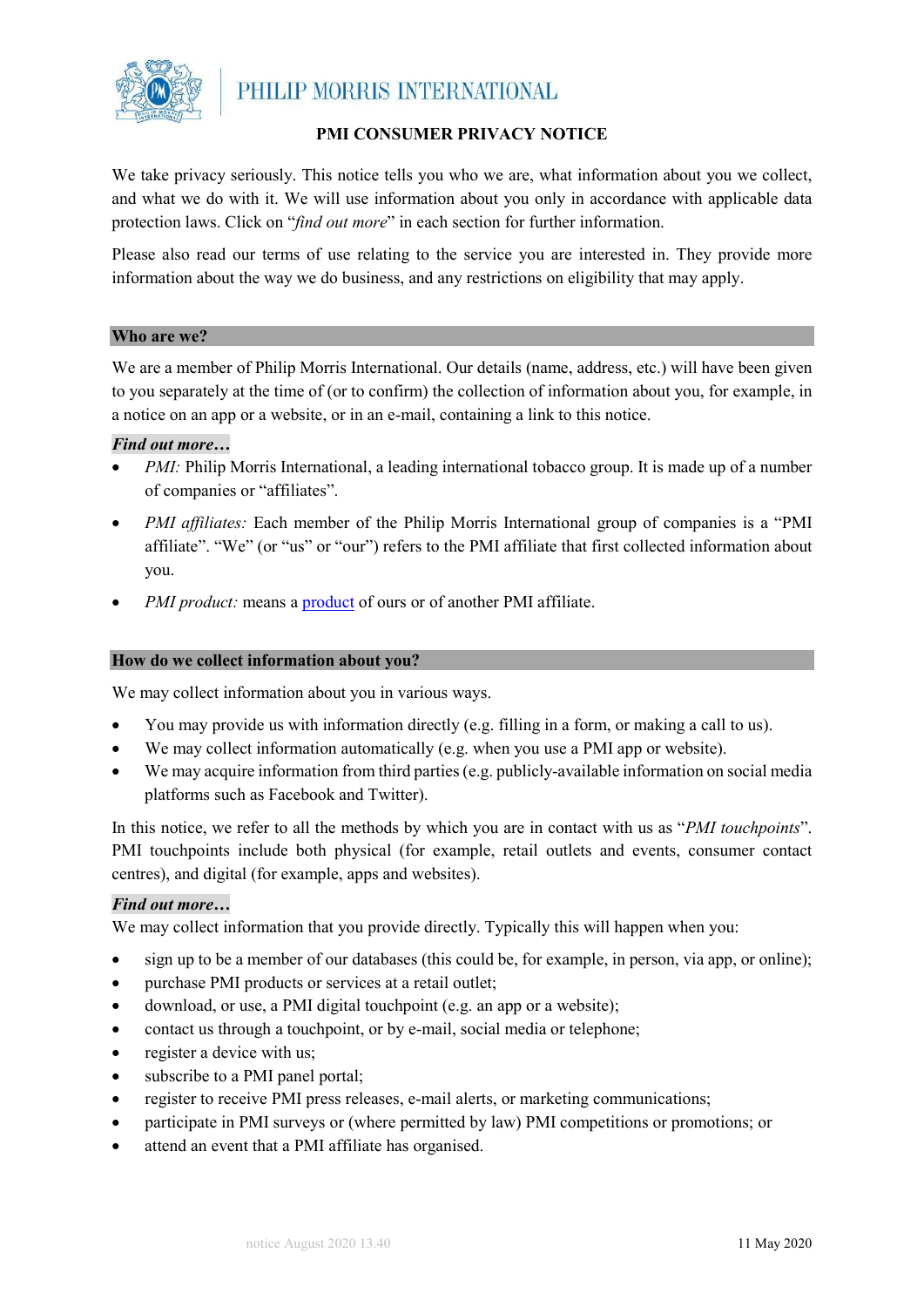

We may collect information about you automatically. Typically this will happen when you:

- visit an outlet that sells PMI products (for example, by collecting your data at check-out, or through sensors at the outlet that connect with mobile technology);
- attend an event that a PMI affiliate has organised (for example, through purchases at the event or through sensors at the event that connect with mobile technology);
- communicate with us (for example, through a touchpoint, or social media platforms);
- use PMI touchpoints (for example, through tracking mechanisms (such as cookies and web beacons/pixels) that you receive when you use the PMI touchpoint or get an e-mail from us);
- use third party websites (for example, using technology similar to that described in the bullet above, that you receive when you visit a PMI touchpoint or get an e-mail from us); or
- make public posts on social media platforms that we follow (for example, so that we can understand public opinion, or respond to requests concerning PMI products).

As mentioned above, we may collect information about you automatically through the use of cookies and similar tracking technologies (such as web beacons/pixels) that you receive when you visit digital PMI touchpoints or get an e-mail from us. The specific cookies and other mechanisms used will depend on the PMI touchpoint in question. To learn about these mechanisms used on a touchpoint, including how you can accept or refuse cookies, please see the information made available on or through that touchpoint. These mechanisms may include Google analytics cookies (see [www.google.com/policies/privacy/partners/\)](http://www.google.com/policies/privacy/partners/).

Where permitted by law, we may acquire information about you from third parties. This may include information shared between PMI affiliates, publicly-available profile information (such as your preferences and interests) on third party social media sites (such as Facebook and Twitter), and marketing lists acquired from third party marketing agencies.

We may also collect information in other contexts made apparent to you at the time.

#### **What information about you do we collect?**

We may collect various types of information about you:

- information necessary to fulfil your orders
- information necessary to provide warranty services
- information you give us in forms or surveys
- information about your visits to our outlets or events (or outlets or events of others with whom we work)
- information you give us in communications (e.g. calls, chats, e-mails) you have with contact centres
- information about your preferences and interests
- information necessary to verify your age
- information generated by your PMI electronic device (for example, IQOS)
- information about your experiences using our products and services

# *find out more…*

Information that we collect from you directly will be apparent from the context in which you provide it. For example: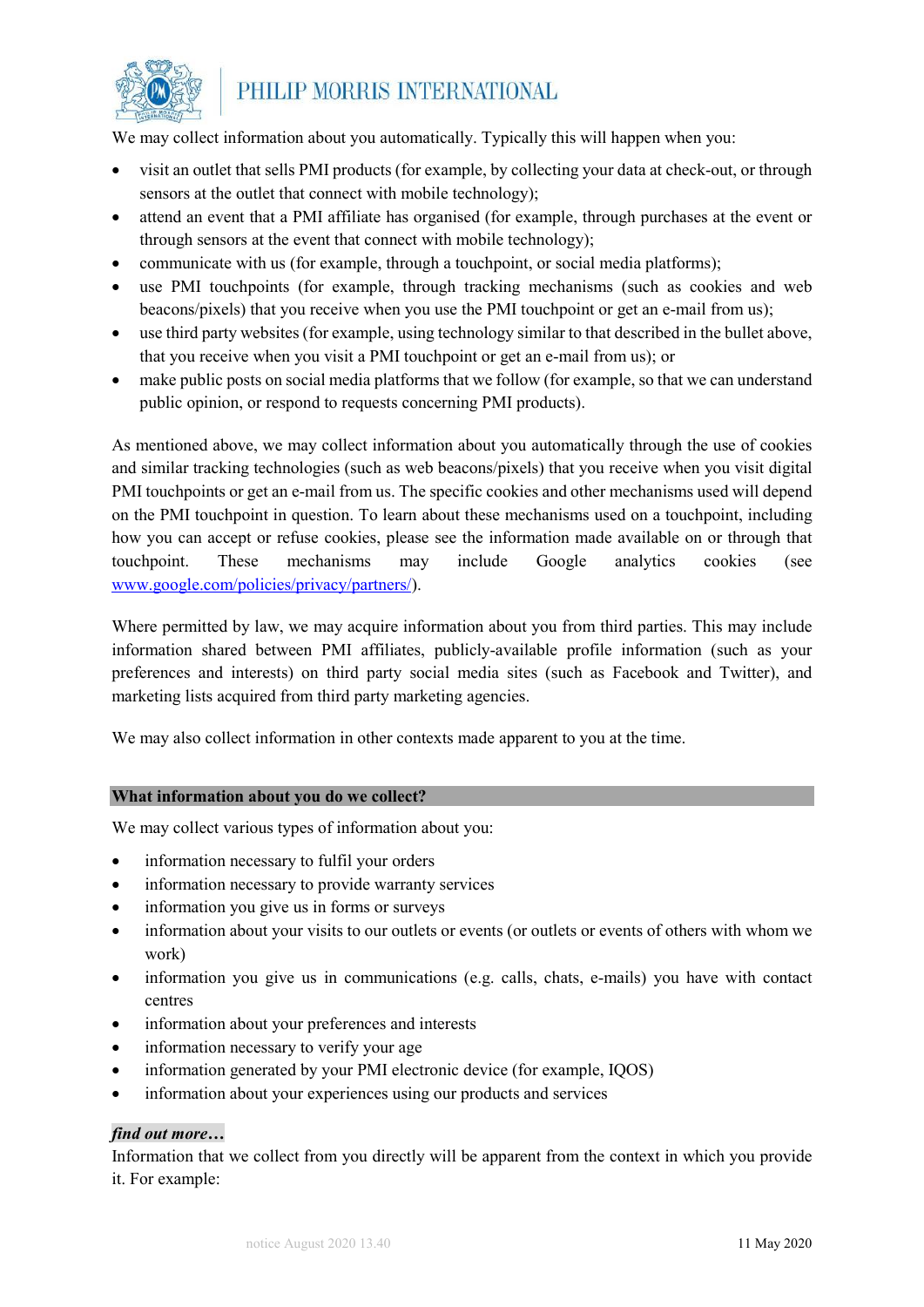

- if you order a product from us through a touchpoint, you provide your name, contact, billing details, payment methods, and the products you have chosen so that we can fulfil your order;
- you may provide information on your product preferences, interests and experiences so that we can offer you products and services that will interest you, and to improve our products and services;
- if you make an appointment to see us (or someone supporting our products or services), we may collect your name and contact details;
- we may collect information that enables us to verify your age, for example a copy of an identity document or your facial image.

Information that we collect automatically will generally concern:

- details of your visit or call (such as time, date, and duration);
- recordings (where permitted) of your calls or visits to PMI touch points;
- in a sales outlet or at an event (including areas in the immediate vicinity), how frequently you visit, which areas you visit and for how long, and which purchases you make;
- your use of digital PMI touchpoints (such as the pages you visit, the page from which you came, and the page to which you went when you left, search terms entered, or links clicked within the touchpoint, when you first open the touchpoint, for how long you use it, and how you interact with messages or advertisements we send you); we may use cookies and similar tracking technologies (such as pixels/web beacons) to do this;
- your use of third party websites, where the information collected will be similar to that described in the bullet above (we may use cookies and similar tracking technologies (such as pixels/web beacons) to do this);
- your mobile or desktop device and software (such as your IP address or unique device identifier (for example, mobile advertising identifier (MAID) or Android ID (SSAID)), location data (either derived from your IP address or if you choose to share your precise location with us for specified purposes, e.g. store locator), device brand and model, the display settings of your monitor, web browser type, operating system, (some of which may be used in "digital fingerprinting" (see for what purposes we use information about you, below)) and details of any cookies (or similar technologies) that we may have stored on your device);
- your use of your PMI electronic device, if you choose to send this to us, which may include information about: (i) the device itself (holder serial number, charger serial number, firmware version, device errors); and (ii) use of the device (such as number of uses, number of cleans, battery use, puff count, and device life data (including cumulative values, and timestamps, for each of the foregoing)); and
- if you return your PMI electronic device to us, or bring it to one of our stores, because it's faulty, and choose to share with us the data it holds (as above), we may extract that data from the device.

Information that we collect from third parties will generally consist of publicly-available information (such as your preferences, interests and experiences), for example from public social media posts.

# **For what purposes do we use information about you, and on what legal basis?**

In this section, we describe the purposes for which we use personal information. However, this is a global notice, and where the laws of a country restrict or prohibit certain activities described in this notice, we will not use information about you for those purposes in that country.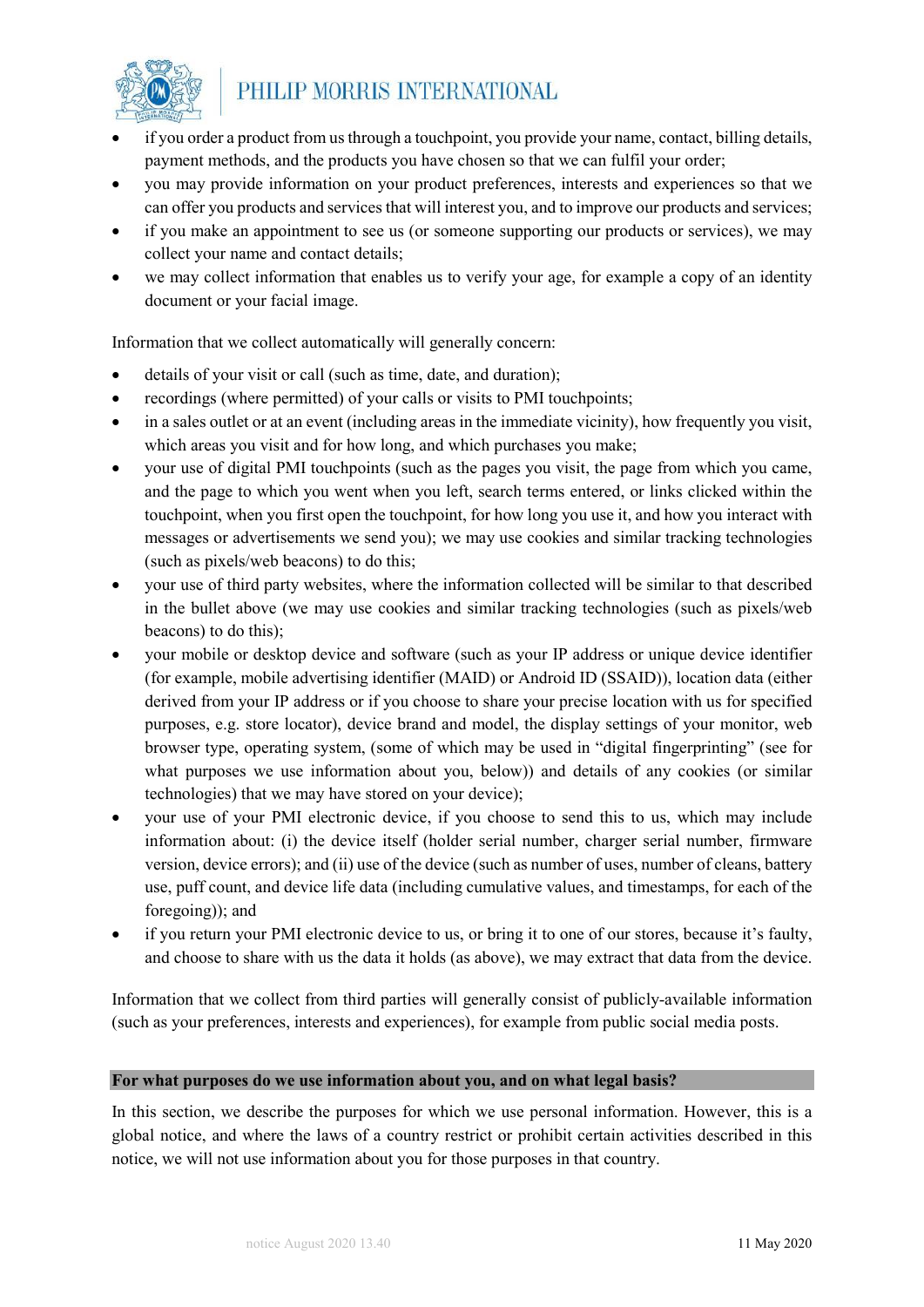

Subject to the above, we use information about you for the following purposes:

- To comply with regulatory obligations, such as verifying your age and status as a user of our products
- To sell our products to you, including fulfilling your orders, processing your payments
- To provide sales-related services to you, including dealing with your inquiries and requests, and providing warranty and support services
- To market our products (where permitted by law), including administering loyalty programs, product improvement, market research, developing marketing strategies, administering marketing campaigns, and customizing your experiences at outlets that sell PMI products and at events
- To understand whether you are still engaged with our marketing and whether you wish to continue to receive it
- For us or our business partners to inform you of potential opportunities to get involved in marketing or promoting PMI products
- To support all the above, including administering your accounts, enabling you to use PMI touchpoints, corresponding with you, managing your appointments with us or with someone supporting our products or services (for example, regarding a new product, or after-sales service), customizing your experiences of PMI touchpoints, fraud prevention (for example in the context of our promotions, competitions and surveys, to ensure that they are not taken more than once by the same person, or in the context of e-commerce to protect cardholder information), personnel training and quality control, and administration and troubleshooting
- For business analytics, statistical or scientific purposes, including improving PMI products and services, outlets and events, and the information that we (or our affiliates) provide to our consumers
- For other purposes that we notify you of, or will be clear from the context, at the point information about you is first collected

The legal basis for our use of information about you is one of the following (which we explain in more detail in the "find out more" section):

- compliance with a legal obligation to which we are subject;
- the performance of a contract to which you are a party;
- a legitimate business interest that is not overridden by interests you have to protect the information;
- where none of the above applies, or where law requires it, your consent (which we will ask for before we process the information).

#### *find out more…*

The purposes for which we use information about you, with corresponding methods of collection and legal basis for use, are:

| <b>Purpose</b>                                                                                | Method of collection and legal basis for processing                                                                                                                                                                                                                                                                                            |
|-----------------------------------------------------------------------------------------------|------------------------------------------------------------------------------------------------------------------------------------------------------------------------------------------------------------------------------------------------------------------------------------------------------------------------------------------------|
| Comply with regulatory obligations<br>verify your age and status as a user of our<br>products | This information is generally provided to us by you directly.<br>We use it because it is necessary for us to comply with a legal<br>obligation to sell products only to adults, or, in countries where<br>there is no such legal obligation, because we have a legitimate<br>business interest to sell our products only to adults that is not |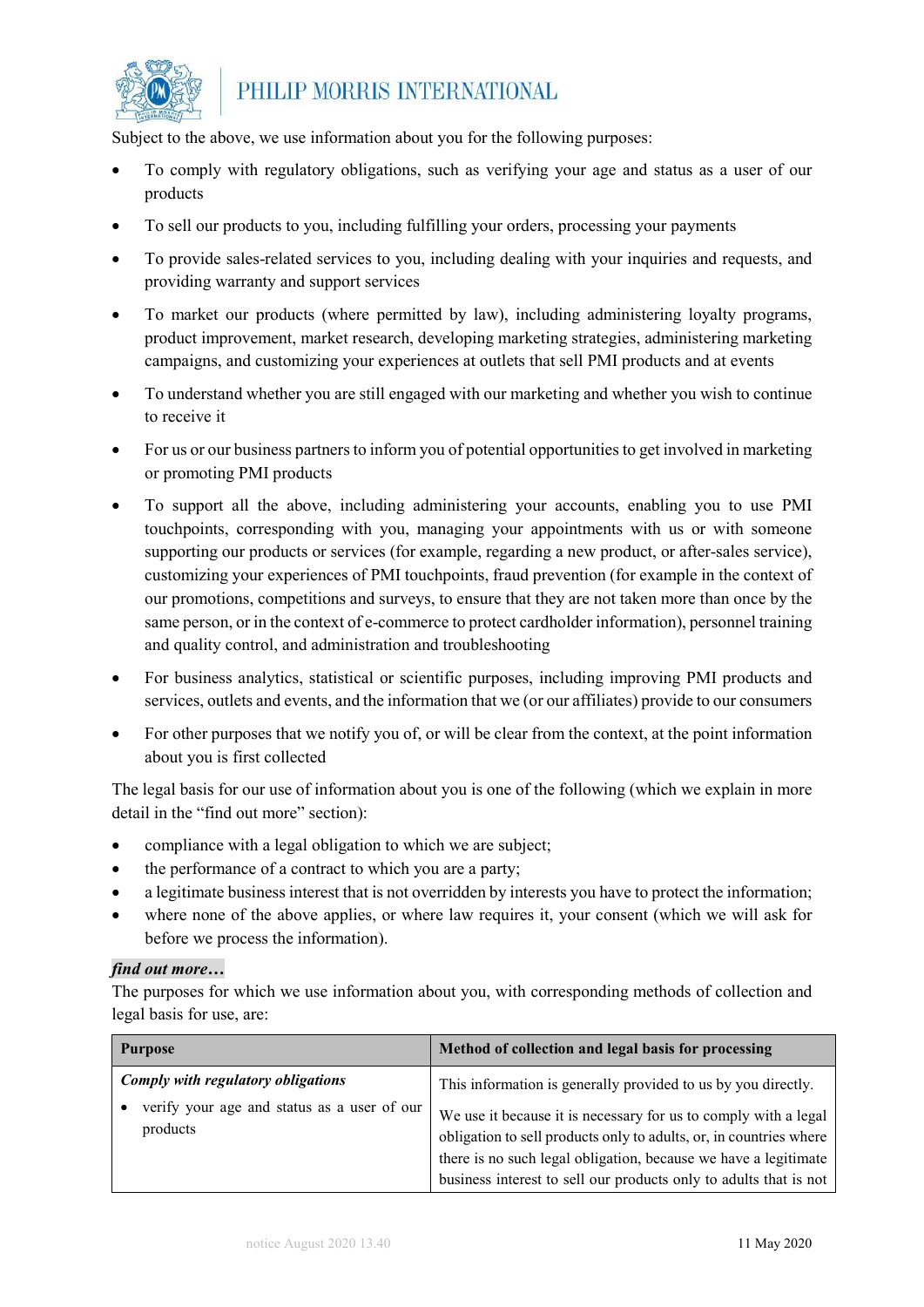

|                                                                                                                                                                                                                                                                                                                                                                                                                                                                                                                                                                                                                                                                                                                                                                | overridden by your interests, rights and freedoms to protect<br>information about you.                                                                                                                                                                                                                                                                                                                                                                                                                                                                                                                                                                                                                                                                                                                                                                                                                           |
|----------------------------------------------------------------------------------------------------------------------------------------------------------------------------------------------------------------------------------------------------------------------------------------------------------------------------------------------------------------------------------------------------------------------------------------------------------------------------------------------------------------------------------------------------------------------------------------------------------------------------------------------------------------------------------------------------------------------------------------------------------------|------------------------------------------------------------------------------------------------------------------------------------------------------------------------------------------------------------------------------------------------------------------------------------------------------------------------------------------------------------------------------------------------------------------------------------------------------------------------------------------------------------------------------------------------------------------------------------------------------------------------------------------------------------------------------------------------------------------------------------------------------------------------------------------------------------------------------------------------------------------------------------------------------------------|
| <b>Sell our products</b><br>fulfil your orders (including sending receipts)<br>process your payments<br>provide warranty and support services                                                                                                                                                                                                                                                                                                                                                                                                                                                                                                                                                                                                                  | This information is generally provided to us by you directly<br>(typically,<br>address,<br>e-mail<br>address,<br>name,<br>payment<br>information).<br>We use it to discharge our contractual obligations to you as a<br>buyer of our products.                                                                                                                                                                                                                                                                                                                                                                                                                                                                                                                                                                                                                                                                   |
| <b>Provide sales-related services</b><br>deal with your inquiries and requests, and<br>information about your experiences with our<br>products and services<br>correspond with you<br>general administration and troubleshooting<br>administer loyalty programs                                                                                                                                                                                                                                                                                                                                                                                                                                                                                                | This information is generally provided to us by you directly,<br>but may be combined with information that we collect<br>automatically (for example, using technology (such as cookies<br>and web beacons/pixels) to monitor your use of PMI<br>touchpoints and e-mails from us), and using similar technology<br>to monitor your use of third party touchpoints; and (where<br>permitted by law) information that we acquire from third<br>parties (such as public social media posts).<br>We use it because we have a legitimate business interest in<br>providing sales-related services to our customers that is not<br>overridden by your interests, rights and freedoms to protect<br>information about you.                                                                                                                                                                                               |
| Market our products (where permitted by law)<br>understand your preferences (such as what<br>products or events may interest you or may<br>be better tailored to your needs) and, where<br>permitted by law, market to you personally<br>understand whether you are still engaged<br>with our marketing and whether you wish to<br>continue to receive it<br>administer loyalty programs<br>invite you to participate in, and administer,<br>surveys or market research campaigns<br>for market research<br>develop marketing strategies<br>administer marketing campaigns<br>customize<br>experience<br><b>PMI</b><br>your<br>of<br>touchpoints (for example, to personalize your<br>visit, such as with greetings or suggestions<br>that might interest you) | This will typically be a combination of information that you<br>provide to us (for example, your name and contact and social<br>media details); information that we collect automatically (for<br>example, using technology (such as cookies and web<br>beacons/pixels) to monitor your use of PMI touchpoints and e-<br>mails from us), and using similar technology to monitor your<br>use of third party touchpoints; and (where permitted by law)<br>information that we acquire from third parties (such as public<br>social media posts).<br>We use it on the grounds that we have a legitimate business<br>interest to market our products, to operate PMI touchpoints, to<br>customize your experiences, and to understand whether you<br>wish to continue to receive our marketing, in these ways that is<br>not overridden by your interests, rights and freedoms to protect<br>information about you. |
| Market our products (where permitted by law)<br>provide you with information about, and to<br>manage, PMI affiliates, their promotions,<br>products and services, outlets, events and the<br>regulation of our products; and to develop<br>and improve tools to pursue these purposes                                                                                                                                                                                                                                                                                                                                                                                                                                                                          | This will typically be a combination of information that you<br>provide to us (for example, your name and contact and social<br>media details); information that we collect automatically (for<br>example, using technology (such as cookies and web<br>beacons/pixels) to monitor your use of PMI touchpoints and e-<br>mails from us), and using similar technology to monitor your<br>use of third party touchpoints; and (where permitted by law)                                                                                                                                                                                                                                                                                                                                                                                                                                                            |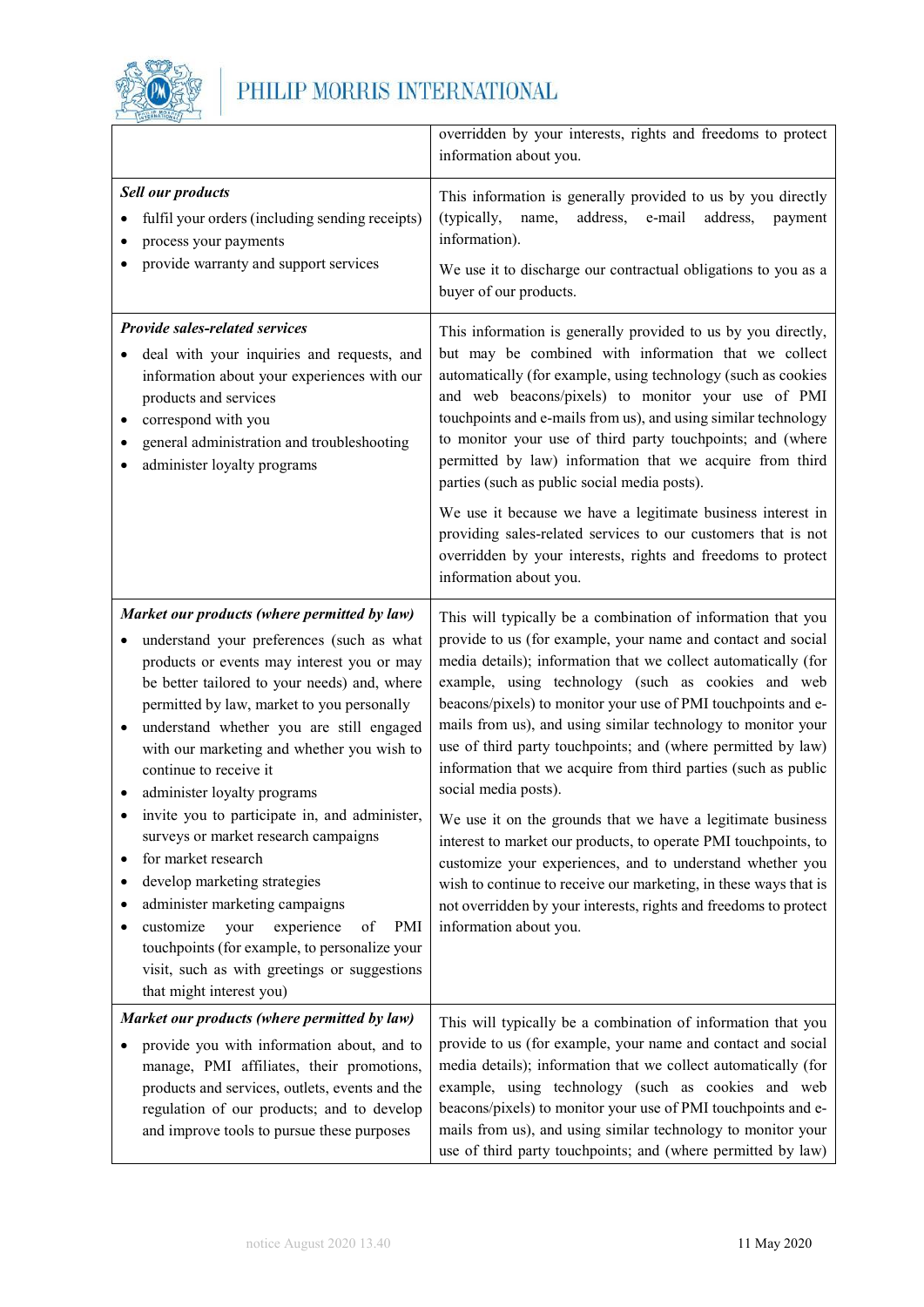

|                                                                                                                                                                                                                                                                                                                                                                                                                                                                                                                                                                                         | information that we acquire from third parties (such as public<br>social media posts).                                                                                                                                                                                                                                                                                                                                                                                                                                                                                                                                                                                                                                                    |
|-----------------------------------------------------------------------------------------------------------------------------------------------------------------------------------------------------------------------------------------------------------------------------------------------------------------------------------------------------------------------------------------------------------------------------------------------------------------------------------------------------------------------------------------------------------------------------------------|-------------------------------------------------------------------------------------------------------------------------------------------------------------------------------------------------------------------------------------------------------------------------------------------------------------------------------------------------------------------------------------------------------------------------------------------------------------------------------------------------------------------------------------------------------------------------------------------------------------------------------------------------------------------------------------------------------------------------------------------|
|                                                                                                                                                                                                                                                                                                                                                                                                                                                                                                                                                                                         | We use it on the grounds that we have a legitimate business<br>interest to market these things that is not overridden by your<br>interests, rights and freedoms to protect information about you.                                                                                                                                                                                                                                                                                                                                                                                                                                                                                                                                         |
|                                                                                                                                                                                                                                                                                                                                                                                                                                                                                                                                                                                         | In certain countries, where required by law, we will send you<br>these materials in electronic format, and use these technologies,<br>only with your consent.                                                                                                                                                                                                                                                                                                                                                                                                                                                                                                                                                                             |
| Support for all the above purposes                                                                                                                                                                                                                                                                                                                                                                                                                                                                                                                                                      | This will typically be a combination of information that you                                                                                                                                                                                                                                                                                                                                                                                                                                                                                                                                                                                                                                                                              |
| administering your accounts<br>enabling you to use PMI touchpoints (for<br>example, allowing you to remain logged in to<br>sections of a touchpoint that are reserved for<br>authorized users only, administering your                                                                                                                                                                                                                                                                                                                                                                  | provide to us (typically, name, password (or equivalent)) and<br>information that we collect automatically (for example,<br>information about your device, and cookies and similar<br>tracking technologies, "digital fingerprinting" as described<br>above, and (where permitted) recordings of your calls or visits                                                                                                                                                                                                                                                                                                                                                                                                                     |
| preference,<br>language<br>associating<br>your                                                                                                                                                                                                                                                                                                                                                                                                                                                                                                                                          | to PMI touchpoints).                                                                                                                                                                                                                                                                                                                                                                                                                                                                                                                                                                                                                                                                                                                      |
| shopping cart with you)<br>corresponding with you<br>managing your appointments with us or with<br>$\bullet$<br>someone supporting our products or services<br>(for example, regarding a new product, or<br>after-sales service)<br>enhancing your experiences<br>fraud prevention (for example in the context<br>$\bullet$<br>of our promotions, competitions and surveys,<br>to ensure that they are not taken more than<br>once by the same person, or in the context of<br>cardholder<br>to<br>protect<br>e-commerce<br>information)<br>personnel training and quality control, and | We use it on the grounds that correspond to the purpose for<br>using the information that we are supporting. For example,<br>where we administer your account to support a purchase or to<br>provide after-sales service, we use the information to discharge<br>our contractual obligations to you as a buyer of our products;<br>where we administer your account to show you our products,<br>we are supporting marketing and so we use it on the grounds<br>that we have a legitimate business interest to market our<br>products that is not overridden by your interests, rights and<br>freedoms to protect information about you, and so on.                                                                                       |
| administration and troubleshooting                                                                                                                                                                                                                                                                                                                                                                                                                                                                                                                                                      |                                                                                                                                                                                                                                                                                                                                                                                                                                                                                                                                                                                                                                                                                                                                           |
| <b>Business analytics and improvements</b><br>allowing us or our business partners to inform<br>you of potential opportunities to get involved<br>in promoting PMI products<br>for business analytics, statistical or scientific<br>$\bullet$<br>purposes, (including for improving PMI<br>products, outlets that sell PMI products,<br>events, digital PMI touchpoints and the<br>information that we (or our affiliates) provide<br>to our customers)                                                                                                                                 | This will typically be a combination of information that you<br>provide to us (such as information from your communications<br>with PMI touchpoints; or demographic information, e.g. your<br>age, gender and the city where you live); information that we<br>collect automatically (which will include information about<br>your PMI electronic device and your use of it, but where we<br>seek your consent to use certain data, we won't use that data<br>for these purposes unless you have given your consent to it);<br>and (where permitted by law) information that we acquire from<br>third parties. Where we have more than one type of information<br>from these categories, we will combine them to improve our<br>analysis. |
|                                                                                                                                                                                                                                                                                                                                                                                                                                                                                                                                                                                         | We use it on the grounds that either:<br>we have your consent to do this; or<br>we have a legitimate business interest to analyze and to<br>improve our business performance, our products, PMI                                                                                                                                                                                                                                                                                                                                                                                                                                                                                                                                           |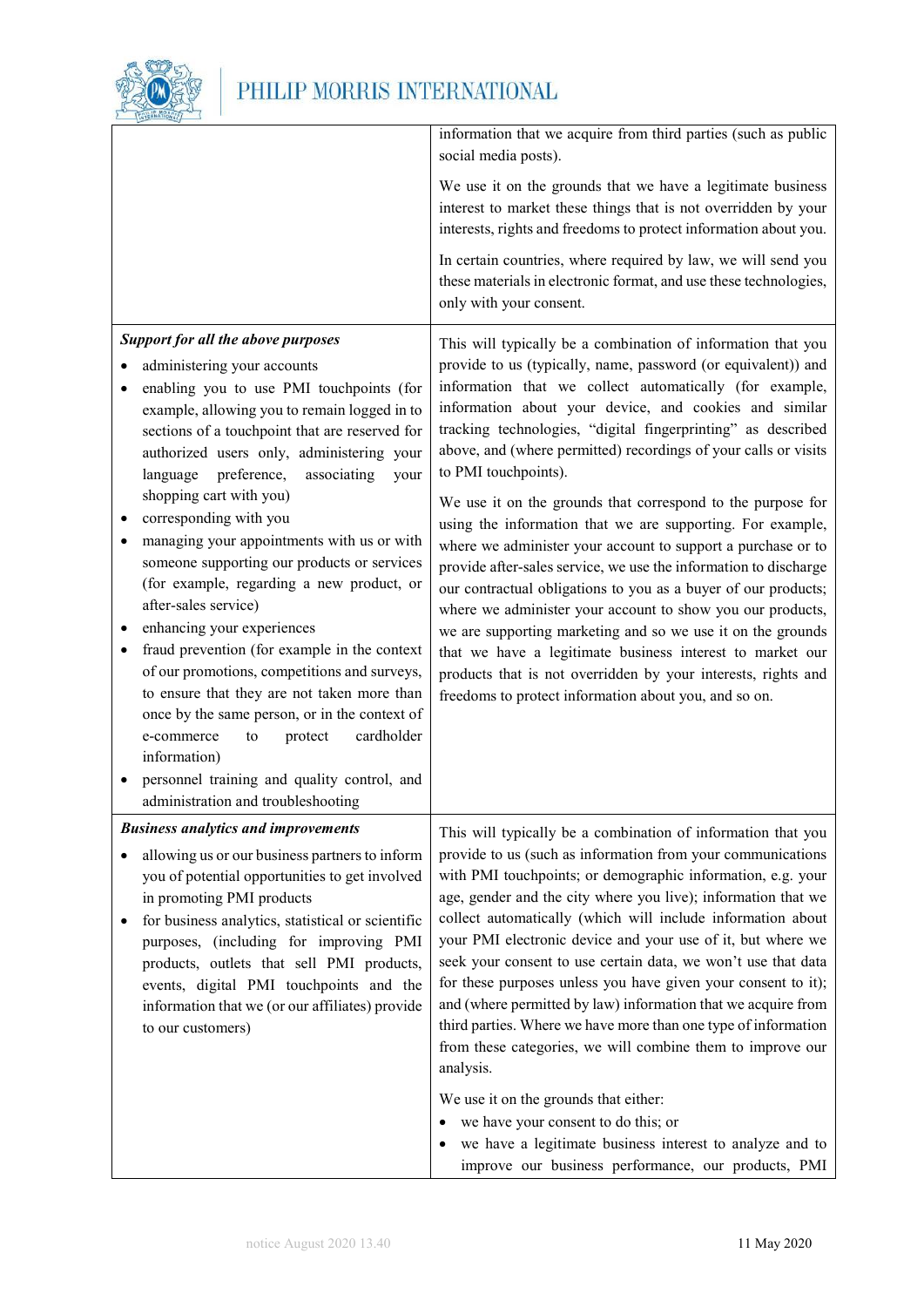

touchpoints, outlets and events, and to invite others to get involved in promoting PMI products, that is not overridden by interests, rights and freedoms to protect information about you.

Where we do not base our use of information about you on one of the above legal bases, or where law requires it, we will ask for your consent before we process the information (these cases will be clear from the context).

In some instances, we may use information about you in ways that are not described above. Where this is the case, we will provide a supplemental privacy notice that explains such use. You should read any supplemental notice in conjunction with this notice.

#### **Who do we share your information with, and for what purposes?**

We may share information about you with:

- PMI affiliates:
- third parties who provide PMI affiliates or you with products or services;
- PMI affiliates' carefully selected business partners and advertisers (in areas connected with our products, or consistent with their style and image) so that they can contact you with offers that they think may interest you, in accordance with your preferences; and
- other third parties, where required or permitted by law.

We share information about you with others only in accordance with applicable laws. Thus, where law requires your consent, we will first ask for it.

# *find out more…*

# *Sharing data with other PMI affiliates*

- Information about you will be shared with Philip Morris Products S.A. (based in Neuchâtel, Switzerland), which is the place of central administration of personal data processing for PMI affiliates. Philip Morris Products S.A. processes the information about you for all the purposes described in this notice.
- Information about you may be shared with the PMI affiliate that is responsible for the country in which you live (if it wasn't the PMI affiliate that first collected the information) for all the purposes described in this notice.
- Information about you may be shared with any other PMI affiliate that you contact (for example, if you travel and you want to know where to buy PMI products in a new country, or where to find service or support for PMI products) in order to enhance our service to you.

Details of PMI affiliates and the countries in which they are established are available here.

#### **Country-specific additional points**

According to which country you are in, we want you to be aware of some further points.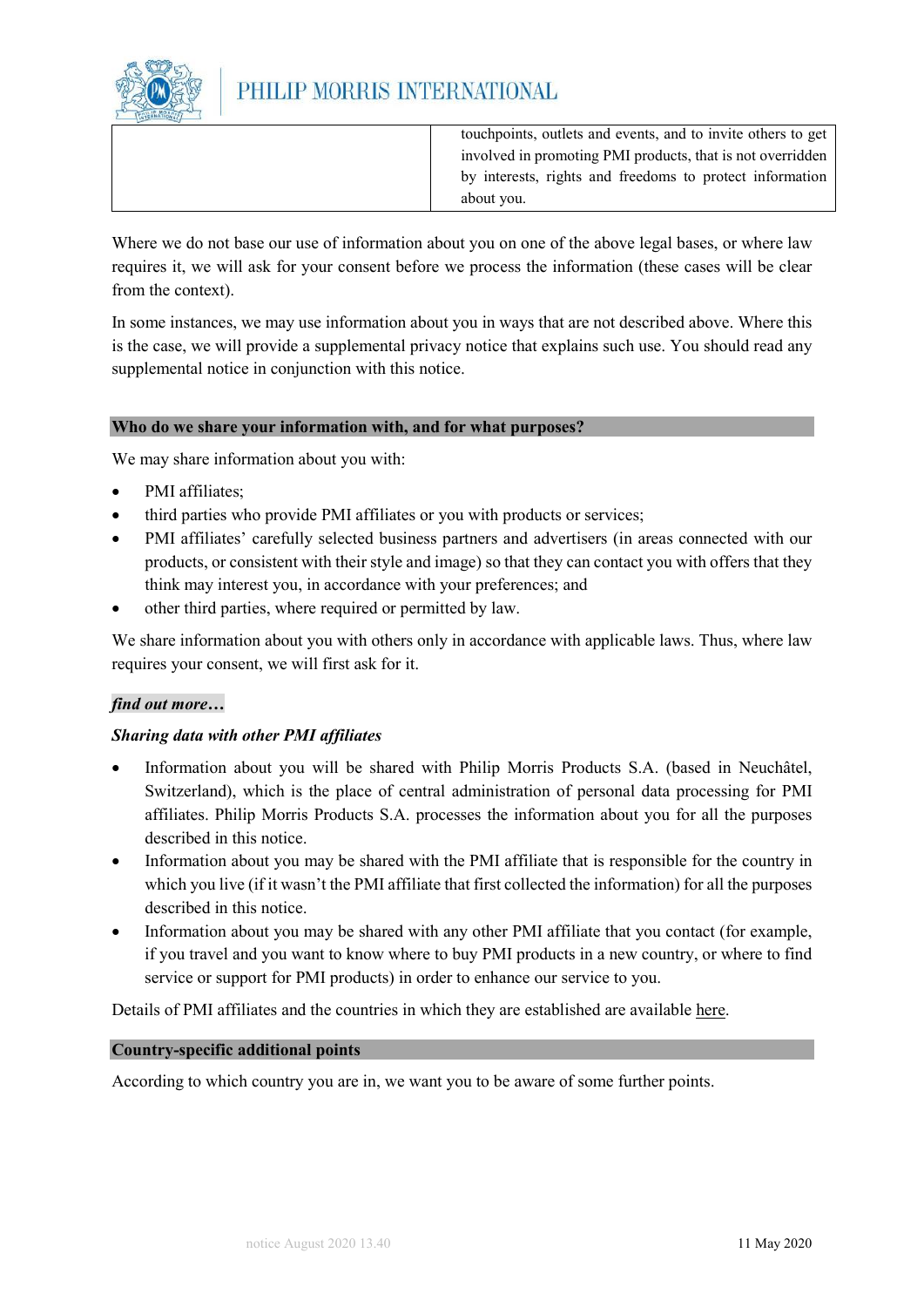

# *If you are in Germany, find out more…*

If you are in Germany, note that we share information about you with SCHUFA Holding AG (SCHUFA), Kormoranweg 5, 65201 Wiesbaden., Tel.:  $+49$  (0) 6 11-92 78 0, for the purpose of age verification. Regarding the processing of the information about you by SCHUFA please see the privacy notice of SCHUFA here.

# *If you are in Japan, find out more…*

If you are in Japan, note that we share information about you, for the purposes described in this notice, with other PMI affiliates on the basis of "joint use" under Japanese data protection laws. When we do this, Philip Morris Japan Limited continues to manage your personal information responsibly, and we require those with whom we share the data to do the same. Further, if they are located outside Japan, we take reasonable measures in accordance with the relevant laws and regulations.

#### *Sharing data with Third Parties*

- To the extent permitted by applicable law, we may share information about you with third parties who provide PMI affiliates or you with products or services (such as advisers, payment service providers, delivery providers, retailers, product coaches, information services providers and age verification providers).
- To the extent permitted by applicable law, we may share information about you with PMI affiliates' carefully-selected third party business partners and advertisers (in line with the kind of thing you might associate with our products, for example because they have similar or complementary image, style, or functionality) so that they can contact you with products, services and promotions that they think may interest you, in accordance with your preferences.
- We may share information about you with other third parties, where required or permitted by law, for example: regulatory authorities; government departments; in response to a request from law enforcement authorities or other government officials; when we consider disclosure to be necessary or appropriate to prevent physical harm or financial loss or in connection with an investigation of suspected or actual illegal activity; and in the context of organisational restructuring.

#### **Country-specific additional points**

According to which country you are in, we want you to be aware of some further points.

# *If you are in Japan, find out more…*

If you are in Japan, note that we share information about you, for the purposes described in this notice, with Dentsu Tech Inc. ("**Dentsu**") on the basis of "joint use" under Japanese data protection laws. When we do this, Philip Morris Japan Limited continues to manage your personal information responsibly, and we require Dentsu to do the same.

#### **Where might information about you be sent?**

As with any multinational organisation, PMI affiliates transfer information globally. Accordingly, information about you may be transferred globally (for example, if you are in the European Economic Area ("**EEA**"), your information may be transferred outside the EEA; if you are in Australia, you information may be transferred outside Australia).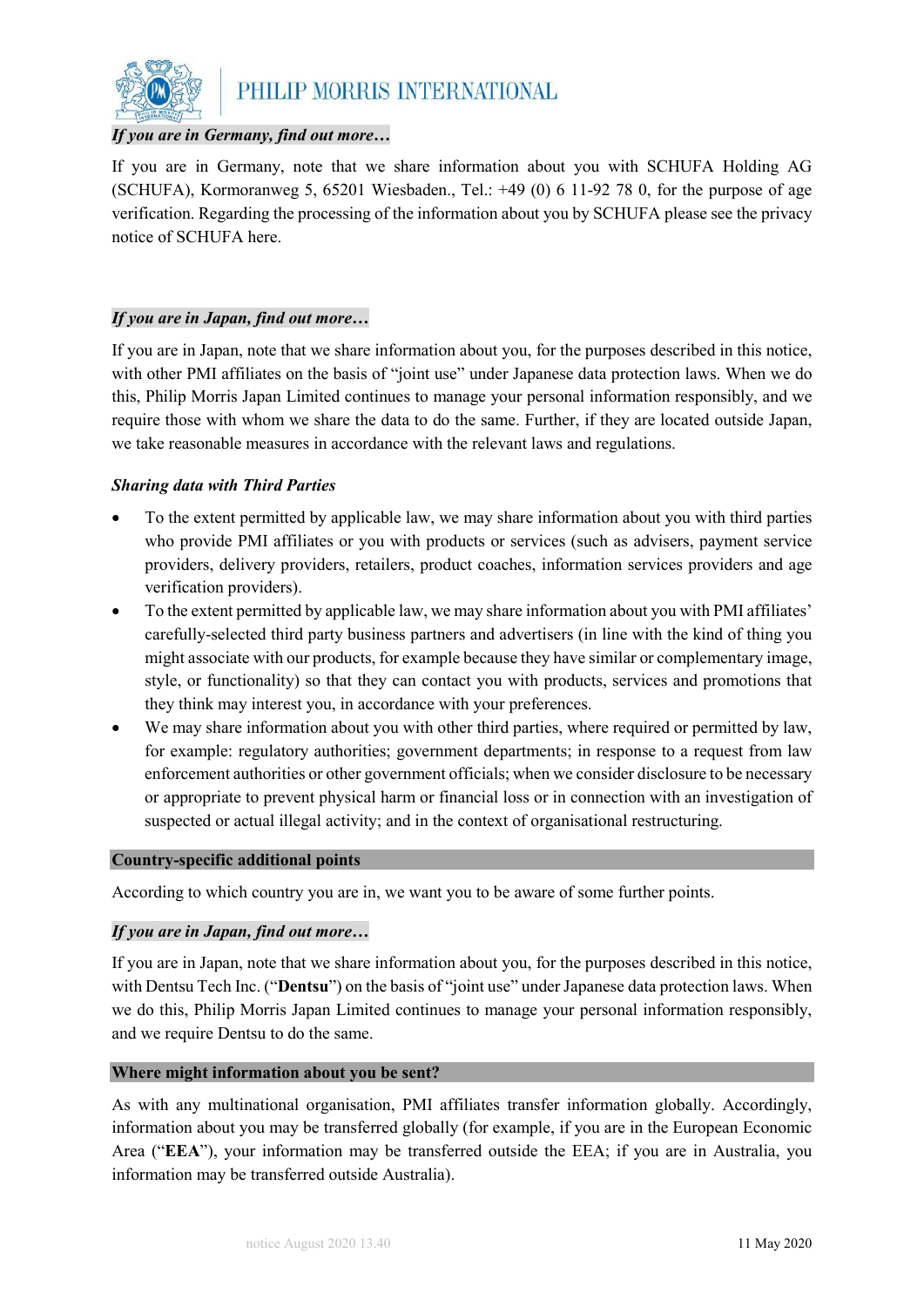

# *find out more…*

When using information as described in this notice, information about you may be transferred either within or outside the country or territory where it was collected, including to a country or territory that may not have equivalent data protection standards.

For example, PMI affiliates within the EEA may transfer personal information to PMI affiliates outside the EEA. In all such cases, the transfer will be:

- on the basis of a European Commission adequacy decision:
- subject to appropriate safeguards, for example th[e EU Model Contracts;](https://ec.europa.eu/info/law/law-topic/data-protection/data-transfers-outside-eu/model-contracts-transfer-personal-data-third-countries_en) or
- necessary to discharge obligations under a contract between you and us (or the implementation of pre-contractual measures taken at your request) or for the conclusion or performance of a contract concluded in your interest between us and a third party, such as in relation to travel arrangements.

In all cases, appropriate security measures for the protection of personal information will be applied in those countries or territories, in accordance with applicable data protection laws.

Our service providers are located in many countries throughout the world, including in particular the EEA, Switzerland, the USA, Canada, India, the Philippines, Indonesia, and Australia.

#### **How do we protect information about you?**

We implement appropriate technical and organisational measures to protect personal information that we hold from unauthorised disclosure, use, alteration or destruction. Where appropriate, we use encryption and other technologies that can assist in securing the information you provide. We also require our service providers to comply with strict data privacy and security requirements.

#### **How long will information about you be kept?**

We will retain information about you for the period necessary to fulfil the purposes for which the information was collected. After that, we will delete it. The period will vary depending on the purposes for which the information was collected. Note that in some circumstances, you have the right to request us to delete the information. Also, we are sometimes legally obliged to retain the information, for example, for tax and accounting purposes.

#### *find out more…*

Typically, we retain data based on the criteria described in the table below:

| <b>Type</b> |                                                                                                                        | <b>Explanation/typical retention criteria</b>                                                                                                                                                                                                                                                                                                                                                                                                                                                                            |
|-------------|------------------------------------------------------------------------------------------------------------------------|--------------------------------------------------------------------------------------------------------------------------------------------------------------------------------------------------------------------------------------------------------------------------------------------------------------------------------------------------------------------------------------------------------------------------------------------------------------------------------------------------------------------------|
|             | marketing to you<br>(including marketing<br>communications) (if you<br>use digital touchpoints<br>and are contactable) | Most of the information in your marketing profile is kept for the duration of<br>our marketing relationship with you; for example, while you continue to use<br>digital touchpoints, or respond to our communications. However, some<br>elements of your marketing profile, such as records of how we interact with<br>you, naturally go out of date after a period of time, so we delete them<br>automatically after defined periods (typically 3 years) as appropriate for the<br>purpose for which we collected them. |
|             | marketing to you<br>(including marketing<br>communications) (if you                                                    | This scenario is the same as the above, but if we don't have any contact with<br>you for a long period (typically 2 years), we will stop sending you marketing<br>communications and delete your history of responses to them. This will<br>happen, for example, if you never click through to an invitation to an event, log                                                                                                                                                                                            |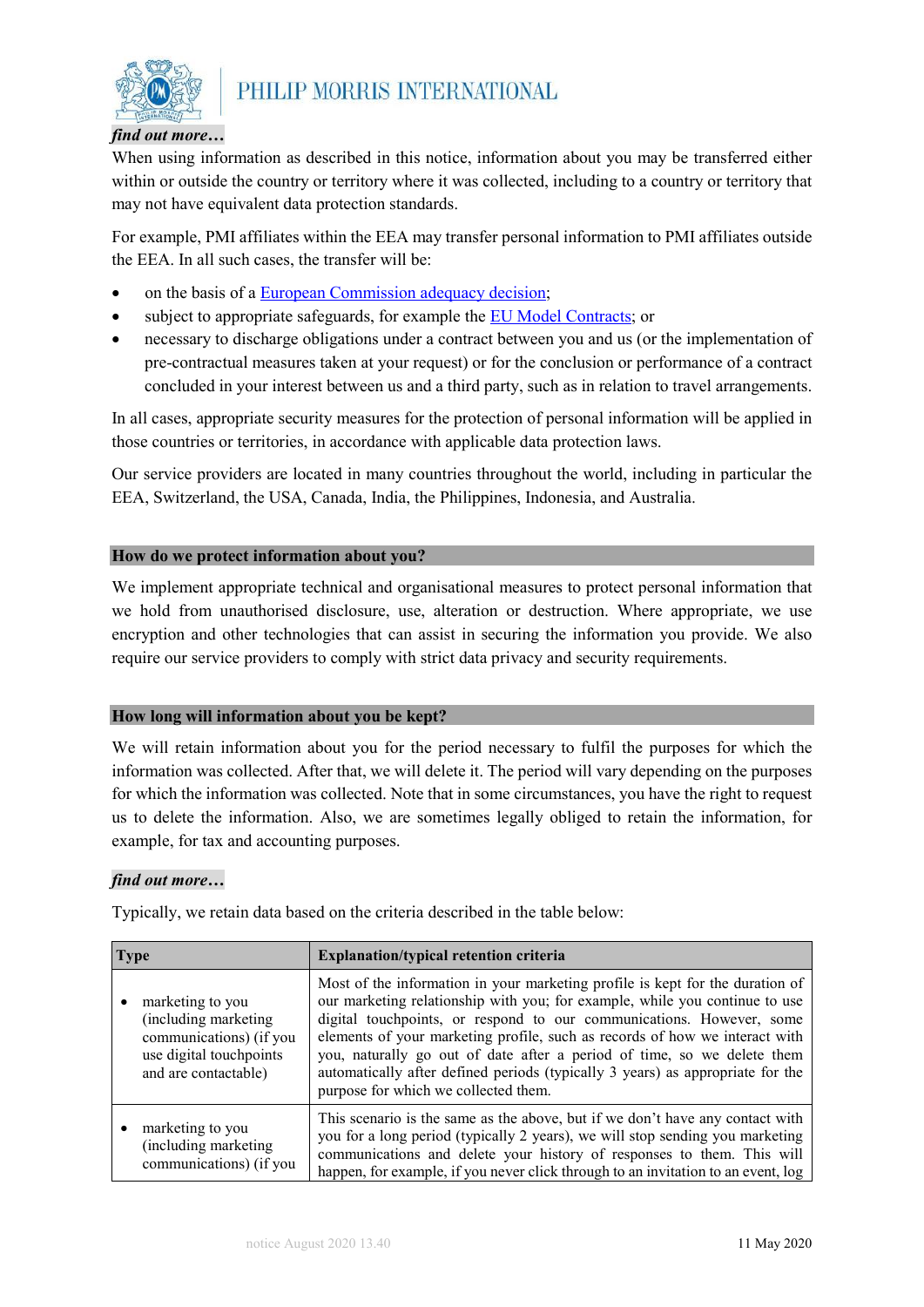

| are no longer in contact<br>with us)                                                         | on to a digital touchpoint, or contact customer care, during that time. The<br>reason is that in these circumstances, we assume you would prefer not to<br>receive the communications.                                                                                                                                                                                                                                                                                                                                                             |
|----------------------------------------------------------------------------------------------|----------------------------------------------------------------------------------------------------------------------------------------------------------------------------------------------------------------------------------------------------------------------------------------------------------------------------------------------------------------------------------------------------------------------------------------------------------------------------------------------------------------------------------------------------|
| marketing to you<br>(including marketing<br>communications) (if you<br>are not contactable)  | If you have registered to receive marketing communications, but the<br>information you give us to contact you doesn't work, we will retain your details<br>for a period of typically only 6 months to allow you to return and correct it.                                                                                                                                                                                                                                                                                                          |
| marketing to you<br>(including marketing<br>communications)<br>(incomplete<br>registrations) | If you commence registering yourself in a database, but do not complete the<br>process (for example, if you don't complete the age verification process, or you<br>don't accept the touchpoint's terms of use), we will retain your details for only<br>6 months to allow you to return and complete the process.                                                                                                                                                                                                                                  |
| market research                                                                              | If you are not registered with us for other purposes (e.g. marketing<br>communications, warranty, customer care), and we use publicly available<br>information about you in order to understand the market or your preferences,<br>we will retain the information about you for a short period in order to perform<br>the particular item of market research.                                                                                                                                                                                      |
| purchases and warranty                                                                       | If you purchase goods, we will retain details of this for so long as required to<br>complete the sale, and to comply with any legal obligations (for example, for<br>tax and accounting record-keeping purposes). If you also register for a warranty<br>for a device, we will retain details of this for so long as relevant to the warranty.                                                                                                                                                                                                     |
| customer care                                                                                | If you contact customer care, we will make a record of the matter (including<br>details of your enquiry and our response) and retain it while it remains relevant<br>to our relationship, for example if you need us to replace a device under<br>warranty, or if your recent enquiries are relevant. Temporary records (for<br>example, an automated recording of a telephone call in which you ask us to<br>direct you to a retail outlet) may be relevant only until more permanent records<br>are made, and will be retained only temporarily. |
| system audit logs                                                                            | System audit logs are retained typically for a period of only a few months.                                                                                                                                                                                                                                                                                                                                                                                                                                                                        |
| business analytics                                                                           | Most of the business analytics data is kept for the duration of our marketing<br>relationship with you as described in the first line of this table above. However,<br>some elements of it, such as some device information (if you choose to share<br>it with us), naturally go out of date after a period of time, so we delete them<br>automatically after defined periods (such as typically after 2 years for that<br>device data) as appropriate for the purpose for which we collected them.                                                |

#### **What rights and options do you have?**

You may have some or all of the following rights in respect of information about you that we hold:

- request us to give you access to it;
- request us to rectify it, update it, or erase it;
- request us to restrict our using it, in certain circumstances;
- object to our using it, in certain circumstances;
- withdraw your consent to our using it;
- data portability, in certain circumstances;
- opt out from our using it for direct marketing; and
- lodge a complaint with the supervisory authority in your country (if there is one).

We offer you easy ways to exercise these rights, such as "unsubscribe" links, or giving you a contact address, in messages you receive.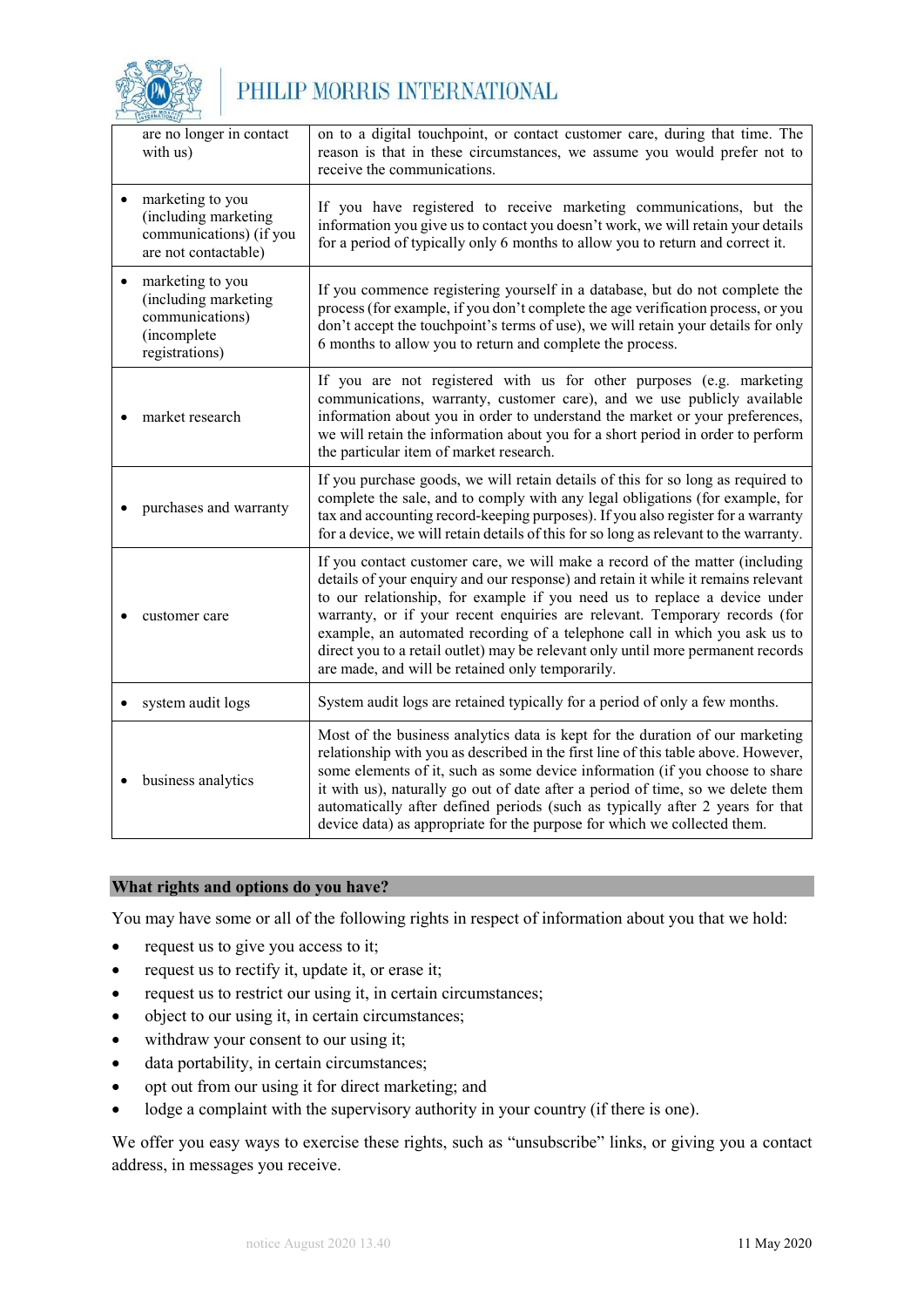

Some mobile applications we offer might also send you push messages, for instance about new products or services. You can disable these messages through the settings in your phone or the application.

# *find out more…*

The rights you have depend on the laws of your country. If you are in the European Economic Area, you will have the rights set out in the table below. If you are elsewhere, you can contact us (see the paragraph "who should you contact with questions?" at the end of this notice) to find out more.

| Right in respect of the<br>information about you that<br>we hold | Further detail (note: certain legal limits to all these rights apply)                                                                                                                                                                                                                                                                                                                                  |  |
|------------------------------------------------------------------|--------------------------------------------------------------------------------------------------------------------------------------------------------------------------------------------------------------------------------------------------------------------------------------------------------------------------------------------------------------------------------------------------------|--|
|                                                                  | This is confirmation of:                                                                                                                                                                                                                                                                                                                                                                               |  |
|                                                                  | whether or not we process information about you;                                                                                                                                                                                                                                                                                                                                                       |  |
|                                                                  | our name and contact details;<br>$\bullet$                                                                                                                                                                                                                                                                                                                                                             |  |
|                                                                  | the purpose of the processing;<br>$\bullet$                                                                                                                                                                                                                                                                                                                                                            |  |
|                                                                  | the categories of information concerned;<br>$\bullet$                                                                                                                                                                                                                                                                                                                                                  |  |
|                                                                  | the categories of persons with whom we share the information and, where<br>any person is outside the EEA and does not benefit from a European<br>Commission adequacy decision, the appropriate safeguards for protecting<br>the information;                                                                                                                                                           |  |
| to request us to give you<br>access to it                        | (if we have it) the source of the information, if we did not collect it from<br>$\bullet$<br>you;                                                                                                                                                                                                                                                                                                      |  |
|                                                                  | (to the extent we do any, which will have been brought to your attention)<br>$\bullet$<br>the existence of automated decision-making, including profiling, that<br>produces legal effects concerning you, or significantly affects you in a<br>similar way, and information about the logic involved, as well as the<br>significance and the envisaged consequences of such processing for you;<br>and |  |
|                                                                  | the criteria for determining the period for which we will store the<br>$\bullet$<br>information.                                                                                                                                                                                                                                                                                                       |  |
|                                                                  | On your request we will provide you with a copy of the information about you<br>that we use (provided this does not affect the rights and freedoms of others).                                                                                                                                                                                                                                         |  |
| to request us to rectify or<br>update it                         | This applies if the information we hold is inaccurate or incomplete.                                                                                                                                                                                                                                                                                                                                   |  |
|                                                                  | This applies if:                                                                                                                                                                                                                                                                                                                                                                                       |  |
|                                                                  | the information we hold is no longer necessary in relation to the purposes<br>for which we use it;                                                                                                                                                                                                                                                                                                     |  |
| to request us to erase it                                        | we use the information on the basis of your consent and you withdraw your<br>consent (in this case, we will remember not to contact you again, unless<br>you tell us you want us to delete all information about you in which case<br>we will respect your wishes);                                                                                                                                    |  |
|                                                                  | we use the information on the basis of legitimate interest and we find that,<br>$\bullet$<br>following your objection, we do not have an overriding interest in<br>continuing to use it;                                                                                                                                                                                                               |  |
|                                                                  | the information was unlawfully obtained or used; or<br>$\bullet$                                                                                                                                                                                                                                                                                                                                       |  |
|                                                                  | to comply with a legal obligation.<br>$\bullet$                                                                                                                                                                                                                                                                                                                                                        |  |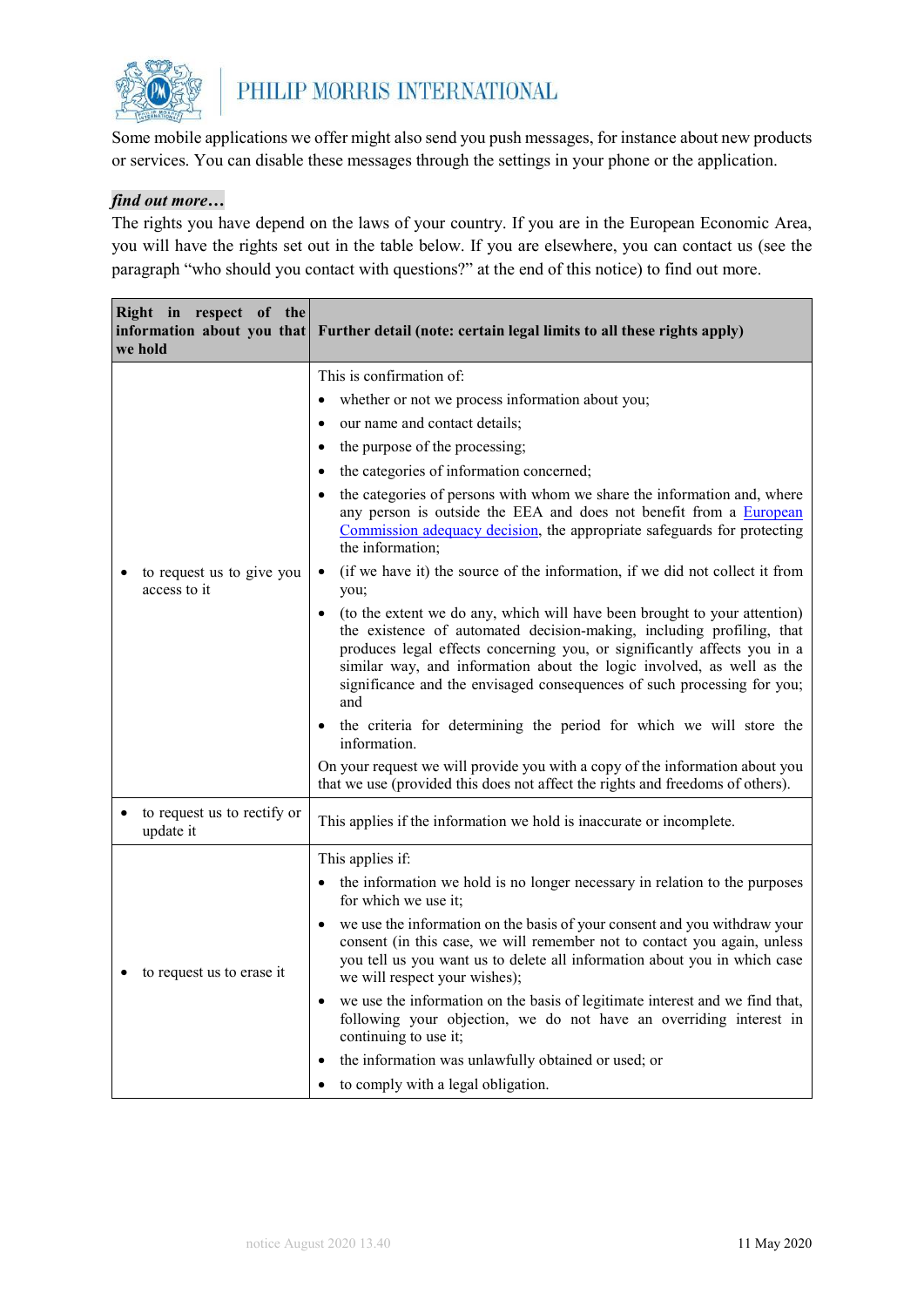

|  |                                                                           | This right applies, temporarily while we look into your case, if you:                                                                                                                                                                                                                                    |
|--|---------------------------------------------------------------------------|----------------------------------------------------------------------------------------------------------------------------------------------------------------------------------------------------------------------------------------------------------------------------------------------------------|
|  | to request us to restrict<br>our processing of it                         | contest the accuracy of the information we use; or                                                                                                                                                                                                                                                       |
|  |                                                                           | have objected to our using the information on the basis of legitimate interest                                                                                                                                                                                                                           |
|  |                                                                           | (if you make use of your right in these cases, we will tell you before we use the<br>information again).                                                                                                                                                                                                 |
|  |                                                                           | This right applies also if:                                                                                                                                                                                                                                                                              |
|  |                                                                           | our use is unlawful and you oppose the erasure of the data; or<br>٠                                                                                                                                                                                                                                      |
|  |                                                                           | we no longer need the data, but you require it to establish a legal case.                                                                                                                                                                                                                                |
|  | object<br>to<br>our<br>to<br>processing it                                | You have two rights here:                                                                                                                                                                                                                                                                                |
|  |                                                                           | if we use information about you for direct marketing: you can "opt out"<br>(i)<br>(without the need to justify it) and we will comply with your request; and                                                                                                                                             |
|  |                                                                           | if we use the information about you on the basis of legitimate interest for<br>(ii)<br>purposes other than direct marketing, you can object to our using it for<br>those purposes, giving an explanation of your particular situation, and we<br>will consider your objection.                           |
|  | to withdraw your consent<br>to our using it                               | This applies if the legal basis on which we use the information about you is<br>consent. These cases will be clear from the context (for example, if you gave<br>your consent using the preference center in one of our apps, you can withdraw<br>your consent by turning off the corresponding toggle). |
|  |                                                                           | If:                                                                                                                                                                                                                                                                                                      |
|  | to data portability                                                       | (i) you have provided data to us; and                                                                                                                                                                                                                                                                    |
|  |                                                                           | (ii) we use that data, by automated means, and on the basis either of your<br>consent, or on the basis of discharging our contractual obligations to you,                                                                                                                                                |
|  |                                                                           | then you have the right to receive the data back from us in a commonly used<br>format, and the right to require us to transmit the data to someone else if it is<br>technically feasible for us to do so.                                                                                                |
|  | to lodge a complaint with<br>the supervisory authority<br>in your country | Each European Economic Area country must provide for one or more public<br>authorities for this purpose.                                                                                                                                                                                                 |
|  |                                                                           | You can find their contact details here:                                                                                                                                                                                                                                                                 |
|  |                                                                           | http://ec.europa.eu/justice/data-protection/bodies/authorities/index en.htm                                                                                                                                                                                                                              |
|  |                                                                           | For other countries please consult the website of your country's authority.                                                                                                                                                                                                                              |

## **Country-specific additional points**

According to which country you are in, you may have some additional rights.

## *If you are in Australia, find out more…*

- If you are in Australia, the following additional information applies to you:
	- (A) if you do not provide your personal information to us, we may not be able to (as applicable) provide you with the information, products or services that you request; and
	- (B) our Privacy Policy (available at [https://www.pmiprivacy.com/en-au/homepage\)](https://www.pmiprivacy.com/en-au/homepage) explains: (i) how you may access and correct the personal information that we hold about you; (ii) how you can lodge a complaint regarding our handling of your personal information; and (iii) how we will handle any complaint.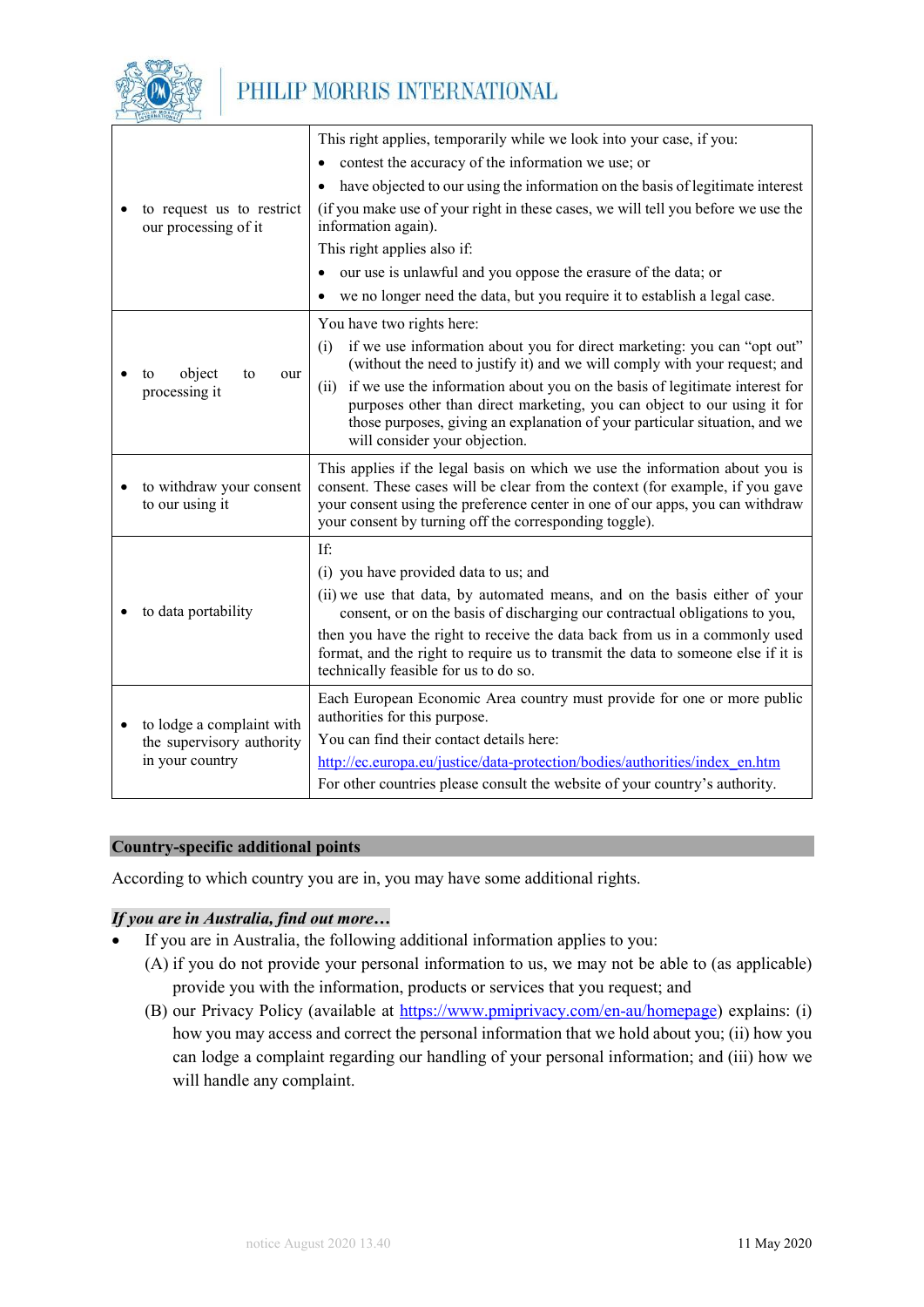

#### *If you are in France, find out more…*

- If you are in France, you have the right to give us instructions regarding information we hold about you in the event of your death (specifically, whether we should store or delete it, and whether others should have the right to see it). You may:
	- (A) issue general instructions to a digital service provider registered with the French data protection supervisory authority (called "CNIL") (these instructions apply to all use of information about you); or
	- (B) give us specific instructions that apply only to our use of information about you.

Your instructions may require us to transfer information about you to a third party (but where the information contains information about others, our obligation to respect also their privacy rights might mean that we can't follow your instructions to the letter). You may appoint a third party to be responsible for ensuring your instructions are followed. If you do not appoint a third party in that way, your successors will (unless you specify otherwise in your instructions) be entitled to exercise your rights over information about you after your death:

- (i) in order to administer your estate (in which case your successors will be able to access information about you to identify and obtain information that could be useful to administer your estate, including any digital goods or data that could be considered a family memory that is transferable to your successors); and
- (ii) to ensure that parties using information about you take into account your death (such as closing your account, and restricting the use of, or updating, information about you).

You may amend or revoke your instructions at any time. For further information on the processing of information about you in the event of your death, see Article 40-1 of the law 78-17 dated 6 January 1978. When you die, by default, you will stop using your account and we will delete information about you in accordance with our retention policies (see the paragraph "How long will information about you be kept?" for details).

# *If you are in the Philippines, find out more…*

If you are in the Philippines, you may have rights in addition to those set out in this notice in accordance with the Philippine Data Privacy Act and its implementing rules and regulations, including the National Privacy Commission's Privacy Policy Office Advisory Opinion No. 2018-031.

#### **Who should you contact with questions?**

If you have any questions, or wish to exercise any of your rights, you can find contact details for the relevant PMI affiliate, and if applicable data protection officer, here. Contact details will also be given in any communications that a PMI affiliate sends you.

If your country has a data protection authority, you have a right to contact it with any questions or concerns. If the relevant PMI affiliate cannot resolve your questions or concerns, you also have the right to seek judicial remedy before a national court.

#### **Changes to this notice**

We may update this notice (and any supplemental privacy notice), from time to time. Where the law requires it, we will notify you of the changes; further, where the law requires it, we will also obtain your consent to the changes.